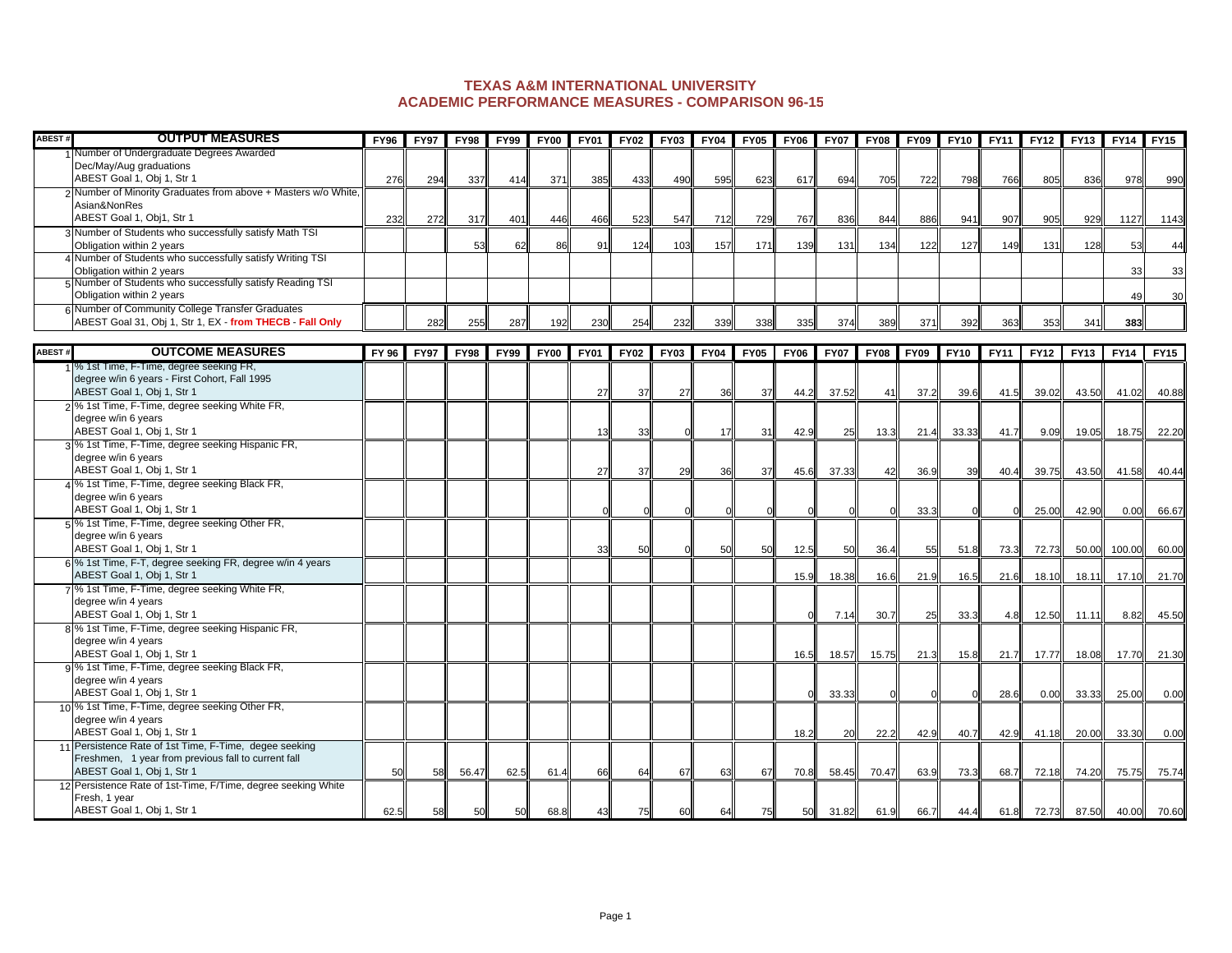| ABEST# | <b>OUTCOME MEASURES</b>                                                                                                          | FY 96      | <b>FY97</b> | <b>FY98</b> | <b>FY99</b> | <b>FY00</b> | <b>FY01</b> | <b>FY02</b> | <b>FY03</b> | <b>FY04</b> | <b>FY05</b> | <b>FY06</b> | <b>FY07</b> | <b>FY08</b> | <b>FY09</b> | <b>FY10</b> | <b>FY11</b> | <b>FY12</b> | <b>FY13</b> | <b>FY14</b> | <b>FY15</b> |
|--------|----------------------------------------------------------------------------------------------------------------------------------|------------|-------------|-------------|-------------|-------------|-------------|-------------|-------------|-------------|-------------|-------------|-------------|-------------|-------------|-------------|-------------|-------------|-------------|-------------|-------------|
|        | 13 Persistence Rate of 1st-Time, F/Time,<br>degree seeking Hisp Fresh, 1 year<br>ABEST Goal 1, Obj 1, Str 1                      | 53.3       | 52          | 57.14       | 62.5        | 61.2        | 66          | 63          | 67          | 62          | 65          | 70.6        | 58.8        | 70.4        | 63.2        | 73.6        | 69          | 72.07       | 73.80       | 75.98       | 75.94       |
|        | 14 Persistence Rate of 1st-Time, F/Time.<br>degree seeking Blk Fresh, 1 year<br>ABEST Goal 1, Obj 1, Str 1                       | <b>DNA</b> | <b>DNA</b>  | 100         |             |             | 100         |             | 100         | 67          |             | 100         | 62.5        | 71.4        | 20          | 66.7        | 50          | 0.00        | 50.00       | 100.00      | 0.00        |
|        | 15 Persistence Rate of 1st-Time, F/Time, degree seeking Oth<br>Fresh, 1 year<br>ABEST Goal 1, Obj 1, Str 1                       | 97.5       | 100         | 33.3        | 50          | 33          | 70          | 79          | 80          | 82          | 86          | 93.3        | 90.91       | 83.3        | 100         | 78.6        | 69.6        | 84.21       | 86.36       | 80.00       | 77.10       |
|        | 16 Percent of SCH Completed<br>ABEST Goal 1, Obj 1, Str 1 - CBM04                                                                | 91         | 94          | 92.6        | 92          | 92          | 93          | 91          | 92          | 93          | 93          | 93          | 92          | 92          | 94          | 94          | 94          | 94.23       | 94.60       | 95.20       | 95.11       |
|        | 17 Certification Rate of Teacher Education Graduates<br>ABEST Goal 1, Obj 1, Str 1 - as per LBB definition                       | 80         | 89          | 68.8        | 67          | 70          | 66          | 72.1        | 87          | 84          | 71.7        | 70.4        | 70.6        | 70.6        | 67.7        | 70.2        | 65.7        | 34.00       | 34.40       | 70.30       | 90.50       |
| 18     | % of Students who successfully satisfy Math TSI Obligation                                                                       | 43         | 53          | 52          | 51.56       | 47.2        | 61          | 50          | 49          | 54          | 67          | 70.2        | 58.67       | 76.67       | 54.6        | <b>72</b>   | 78          | 79.39       | 77.10       | 69.74       | 81.50       |
| 19     | % of Students who successfully satisfy Writing TSI Obligation                                                                    |            |             |             |             |             |             |             |             |             |             |             |             |             |             |             |             |             |             | 87.50       | 71.70       |
| 20     | % of Students who successfully satisfy Reading TSI Obligation                                                                    |            |             |             |             |             |             |             |             |             |             |             |             |             |             |             |             |             |             | 84.60       | 75.00       |
|        | 21 % of Baccalaureate First Generation College Graduates<br>from Application for Graduation<br>ABEST Goal 1, Obj 1, Str 1        |            |             | 72.4        | 71.5        | 70.3        | 66          | 70          | 70          | 73          | 76          | 74          | 66          | 49          | 63          | 51.5        | 50.3        | 51.60       | 50.10       | 48.77       | 52.91       |
|        | 22 % Incoming F/Time Undergrad Transfers<br>who Graduate w/i 4 years<br>ABEST Goal 1, Obj 1, Str 1                               | 85         | 77          | 79.16       | 84          | 74          | 70          | 60          | 67          | 66          | 57          | 62.6        | 64.86       | 62.5        | 67.3        | 73.1        | 79.1        | 67.80       | 64.50       | 65.10       | 66.67       |
|        | 23 % Incoming F/Time Undergrad Transfers<br>who Graduate w/i 2 years<br>ABEST Goal 1, Obj 1, Str 1                               |            |             |             |             |             |             |             |             |             |             | 28.3        | 35.14       | 37.74       | 29.8        | 24.2        | 17.2        | 22.82       | 19.00       | 23.70       | 23.35       |
|        | 24 % Lower Division Courses<br>Taught by Tenured or TT Faculty<br>ABEST Goal 1, Obj 1, Str 1                                     | 83         | 94          | 87.5        | 65.3        | 60          | 50          | 53          | 53          | 52          | 49          | 51.3        | 49.7        | 54          | 55          | 45.3        | 38          | 34.70       | 36.50       | 24.37       | 25.10       |
|        | 27 State Licensure Exam Pass Rate of Nursing Graduates<br>ABEST Goal 1, Obj 1, Str 1                                             |            |             |             |             |             |             | 100         | 92          | 94          | 100         | 95          | 97.3        | 93          | 93          | 96          | 92.6        | 92.00       | 78.46       | 95.00       | 94.00       |
|        | 30 Dollar Amount of External/Sponsored Research Funds,<br>in Millions - from TAMIU Budget Office<br>ABEST Goal 1, Obj 1, Str 1 - | 0.309      | 0.061       | 0.276       | 0.29        | 0.3         | 0.21        | 0.16        | 0.16        | 0.06        | 0.07        | 0.11        | 0.178       | 1.00        | 1.69        | 2.40        | 2.90        | 2.81        | 3.20        | 2.89        | 2.85        |
|        | 31 External/Sponsored Research Funds as % of State<br>Appropriations, from TAMIU Budget Office<br>ABEST Goal 1, Obj 1, Stra 1    | 1.76       |             | 1.3         | 9.09        | 5.22        | 0.85        | 0.54        | 0.71        | 0.19        | 0.23        | 0.31        | 0.49        | 0.46        | 3.7         | 5.6         | 7.1         | 7.61        | 4.00        | 3.84        | 3.68        |
|        | 32 Amount of External Rrch Funds as % of Funds Appro for Rsrch -<br>from TAMIU Budget Office<br>ABEST Goal 1, Obj 1, Str 1       |            |             | <b>NA</b>   | <b>NA</b>   | <b>NA</b>   | <b>NA</b>   | <b>NA</b>   | <b>NA</b>   | 257 NA      |             | <b>NA</b>   | <b>NA</b>   | <b>NA</b>   | <b>NA</b>   | <b>NA</b>   | <b>NA</b>   | <b>NA</b>   | 4.98 NA     |             | <b>INA</b>  |